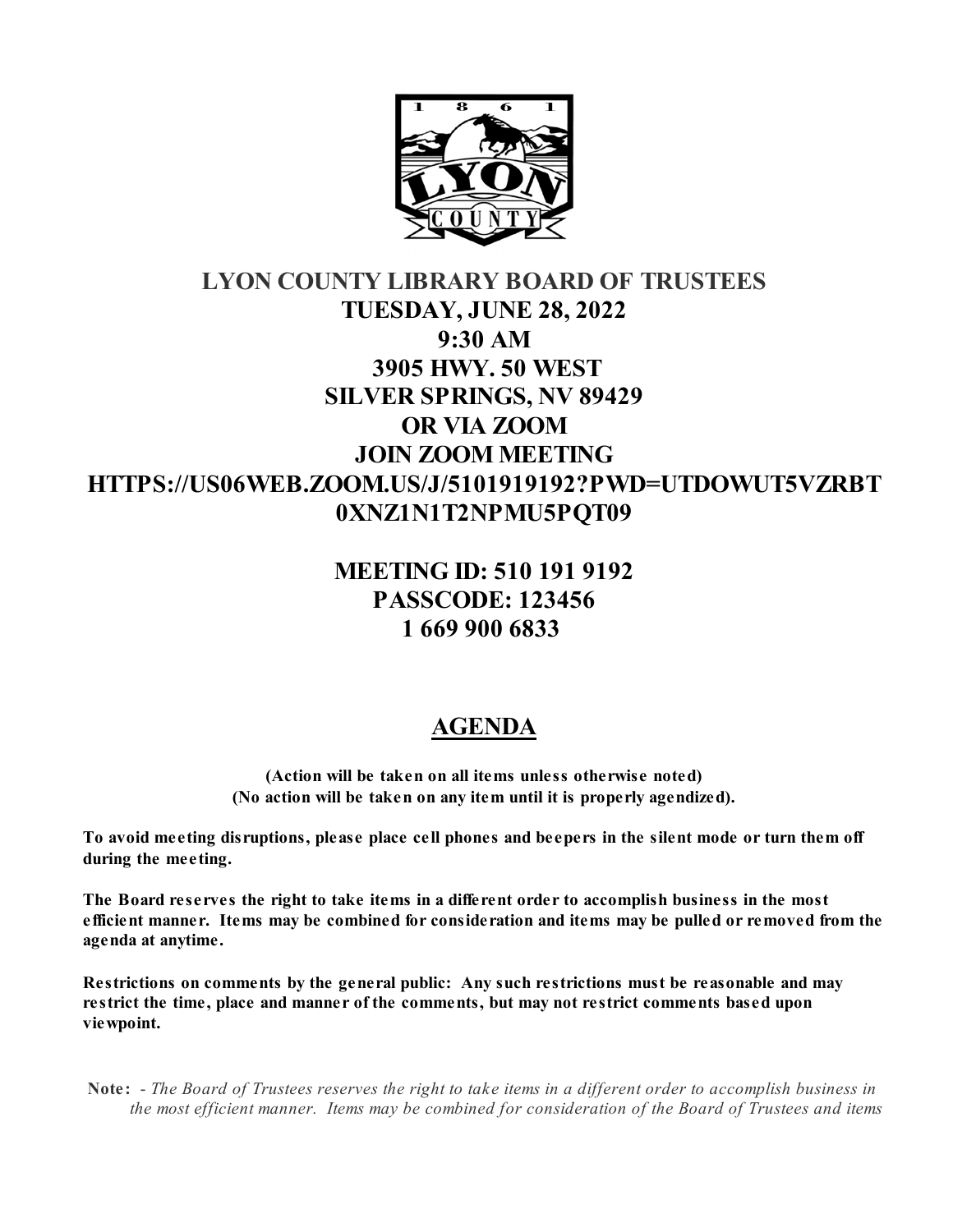*may be pulled or removed from the agenda at any time. No action will be taken on any item not listed for action on the agenda.*

### **1. Roll Call**

### **2. Pledge of Allegiance**

**3. Public Participation (no action will be taken on any item until properly agendized)** - *It is anticipated that public participation will be held at this time, though it may be returned to at any time during the agenda. Citizens wishing to speak during public participation are asked to state their name for the record and will be limited to 3 minutes. The Board will conduct public comment after discussion of each agenda action item, but before the Board takes any action.*

#### **4. For Possible Action: Review and Adoption of Agenda**

#### **6. Director's Report**

6a. Director's report 6-28-2022 [Director's Report 6-28-2022.pdf](https://legistarweb-production.s3.amazonaws.com/uploads/attachment/pdf/1437997/Director_s_Report_6-28-2022.pdf)

#### **7. For Possible Action: Review and Accept Claims**

7a. Claims 6-28-2022 [Claims 6-28-2022.pdf](https://legistarweb-production.s3.amazonaws.com/uploads/attachment/pdf/1437776/Claims_6-28-2022.pdf)

#### **8. For Possible Action: Review and approve minutes**

8a. Library Board minutes 5-24-2022 [Library Board Minutes 5-24-2022.pdf](https://legistarweb-production.s3.amazonaws.com/uploads/attachment/pdf/1437957/Library_Board_Minutes_5-24-2022.pdf)

#### **9. Friends of the Library Reports and Comments**

#### **10. Board of Trustees Comments**

- **11. Public Participation (no action will be taken on any item until properly agendized)** *It is anticipated that public participation will be held at this time, though it may be returned to at any time during the agenda. Citizens wishing to speak during public participation are asked to state their name for the record and will be limited to 3 minutes. The Board will conduct public comment after discussion of each agenda action item, but before the Board takes any action.*
- **12. Set the date, time and place of the next meeting.**

#### **13. Adjourn**

**This agenda has been posted in accordance with the open meeting law at the Lyon County Administrative Complex.**

**Lyon County recognizes the needs and civil rights of all persons regardless of age, race, color, religion, sex, handicap, family status, or national origin. In accordance with Federal civil rights law and U.S. Department of Agriculture (USDA) civil rights regulations and policies, the USDA, its agencies, offices,**